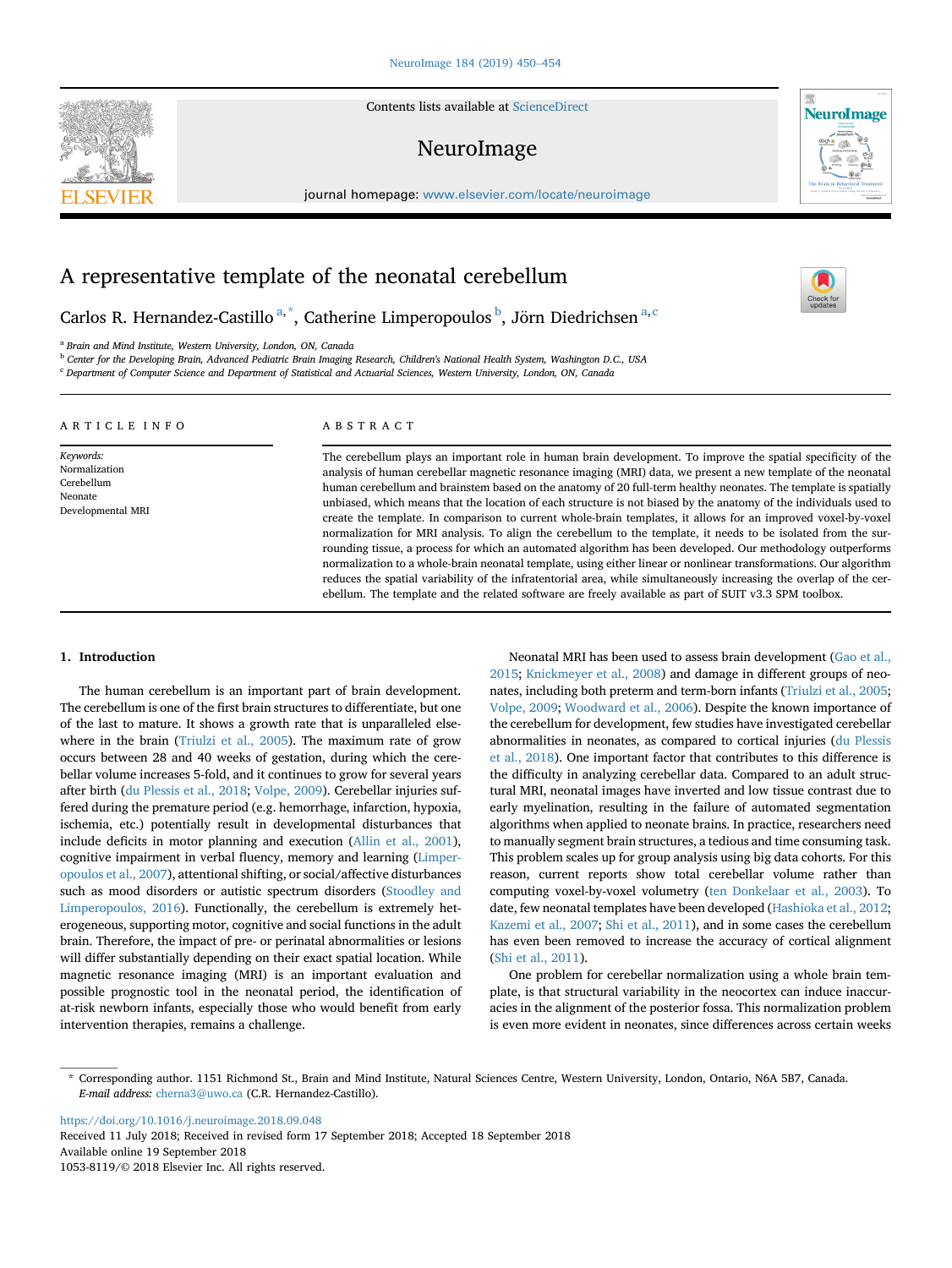of gestation elicits differences in the size and maturation of the cerebellum. Isolating the cerebellum from the rest of the brain before normalization has been shown to improve the accuracy of alignment of cerebellar structures in the adult human brain ([Diedrichsen, 2006;](#page-4-0) [Die](#page-4-0)[drichsen et al., 2011](#page-4-0)). Therefore, a specialized tool to systematically assess this variability and to accurately normalize the neonatal cerebellum to an unbiased spatial template is critically needed in the growing field of neonatal imaging.

Here, we present a spatially unbiased cerebellar template for human neonates and the software to isolate and normalize the neonatal cerebellum. The Spatially Unbiased Infratentorial Template of the Neonatal cerebellum (SUIT-N) template and software are freely available as part of SUIT v3.3.

# 2. Materials and methods

# 2.1. Participants

The sample was comprised of twenty-five newborn infants with a mean gestational age of 40.2 weeks (SD 2.7). The study was approved by the institutional review board of the Children's National Hospital. Healthy neonates were recruited from Children's National Health System as controls in an ongoing prospective study examining brain development in fetuses and infants with congenital heart disease. Exclusion criteria were as follows: any dysmorphic features by antenatal ultrasound, chromosomal abnormalities by amniocentesis, multiple gestations, and evidence of congenital infection. Study participants were recruited between 2012 and 2016, and written informed consent forms were obtained from all the parents.

## 2.2. MRI protocol

All newborns underwent a MRI on a 3 T GE Healthcare Discovery MR750 scanner (Milwaukee, WI) with a 32-channel receive-only head coil (MR Instruments, Inc, Minneapolis, Minnesota). All MRI data acquisition was performed during natural sleep. Newborns were fed, swaddled, and immobilized using a newborn vacuum pillow (Newmatic Medical, Caledonia, MI). Silicone ear plugs and adhesive mini muffs were used for ear protection. A radiology nurse was present during the MRI scan to monitor vital signs. An anatomical T2-weighted sequence (3D Cube) was acquired as follows: echo/repetition time  $= 65/2500$  ms, voxel size  $= 0.63 \times 1 \times 0.63$  mm, acquisition time  $= 3$ min 20s. All brain MRI studies were reviewed by an experienced pediatric neuroradiologist and were reported to have structurally normal brains and no motion artifacts.

# 2.3. MRI preprocessing

All images were resliced into left-posterior-inferior (LPI) orientation and the origin coordinate (0,0,0) was set into the anterior commissure. For the template construction, we used the images of 20 subjects, the other five were reserved as an independent data set to be used only in the final evaluation.

# 2.4. Isolation algorithm

Prior to normalization, the cerebellum was isolated from the surrounding tissue. Cerebellar and occipital gray matter have similar brightness values making a purely data-driven determination of the boundary between the visual cortex and the anterior cerebellum difficult. To overcome this problem, we used an iterative Bayesian algorithm that includes both segmentation and normalization, as implemented in SPM12 ([Ashburner and Friston, 2005](#page-4-0)). The segmentation creates tissue probability maps of cerebellar gray-matter, cerebellar white-matter, and their cortical counterparts. The regular version of the unified segmentation in SPM12 uses priors for T1 weighted images of the adult brain. In

order to make the algorithm work in neonates we create a new set of priors using the T2 weighted images of 10 neonates. First, the T2 images were aligned to the UNC neonate template ([Shi et al., 2011\)](#page-4-0) using affine transformation. The aligned images were manually segmented into 7 tissue types (cerebellar gray matter, cerebellar white matter, cerebrospinal fluid, skull/fat/skin, air, cortical gray matter, and cortical white matter). For each tissue type, the average of the 10 images was calculated and used as a tissue probability maps. Then we used the modified algorithm to segment the neonatal data. The combination of cerebellar gray and white matter maps were used to create the cerebellar isolation mask. The final mask was binarized after erasing the voxels that had a probability smaller than 0.5 of belonging to cerebellar tissue. These isolation masks were then individually checked and manually corrected (if necessary) using MRIcron software [\(http://people.cas.sc.edu/rorden/](http://people.cas.sc.edu/rorden/mricron/index.html) [mricron/index.html\)](http://people.cas.sc.edu/rorden/mricron/index.html).

# 2.5. Construction of the template

To generate a group template, the first step was to register the data of all subjects to a target. Usually the target is one specific subject. The disadvantage of this approach, however, is that the resultant template is not representative of the average cerebellar shape. Therefore, the amount of deformation applied to each subject must be taken into account to find the intermediate space, which is not biased towards any of the subjects in the sample. This process was described in detail in ([Diedrichsen, 2006\)](#page-4-0). Briefly, the generation of the template consisted of 5 steps. As described above, the T2 images (twenty subjects) were aligned using an affine transformation to the UNC template, segmented and the isolation mask was applied. Second, to avoid differences in the isolated cerebella intensities, we performed an intensity normalization by dividing every single image by its own robust maximum intensity (98th percentile). Third, subject 01 was selected as the target, and all images were normalized into the target using the technique developed by Ashburner et al. ([Friston et al., 2007\)](#page-4-0), and implemented as DARTEL in the SPM12 package. Fourth, the deformation vector of each individual was used to calculate the average deformation of the group. This vector points to a new space spatially unbiased with respect to the original group of individuals in UNC space. Fifth, we resampled the individual images into this new space using trilinear interpolation and averaged the resulting images. To guarantee convergence, the normalization process was repeated twice more, each time replacing the target image with the new cerebellar template.

# 2.6. Evaluation

To assess the general performance of our methodology, we compared SUIT-N with three commonly used whole-brain normalization methods: FSL FLIRT (linear), FSL FNIRT (nonlinear) and SPM12 normalize (nonlinear). To quantify the degree of anatomical overlap, we used two criteria: the voxel-by-voxel correlation between images and the spatial consistency of the cerebellar perimeter. The first measure consisted of calculating the pair-wise correlation between anatomical images after normalization using regular whole brain techniques or SUIT-N. The correlations were computed voxel-by-voxel within a mask spanning the cerebellum and brainstem plus a 1-cm rim around it. This method allows for the evaluation of both the internal overlap and the correspondence of the edges. In the second approach, we assessed the spatial spread of cerebellar and brainstem structures after normalization. We selected six slices of the raw T2 images (axial plane) in which the deep cerebellar nuclei were visible for every subject, and manually marked the cerebellar diameter. These marked images (individual perimeter masks) were resliced using the individual deformation fields resulting from each normalization process (FLIRT, FNIRT, Normalize, and SUIT-N). For each subject and method, we then determined the two points (one on each side of the image center) where the perimeter intersected the horizontal line at  $z = -21$ ,  $y = -35$  for the cerebellum and  $z = -21$ ,  $y = -18$  for the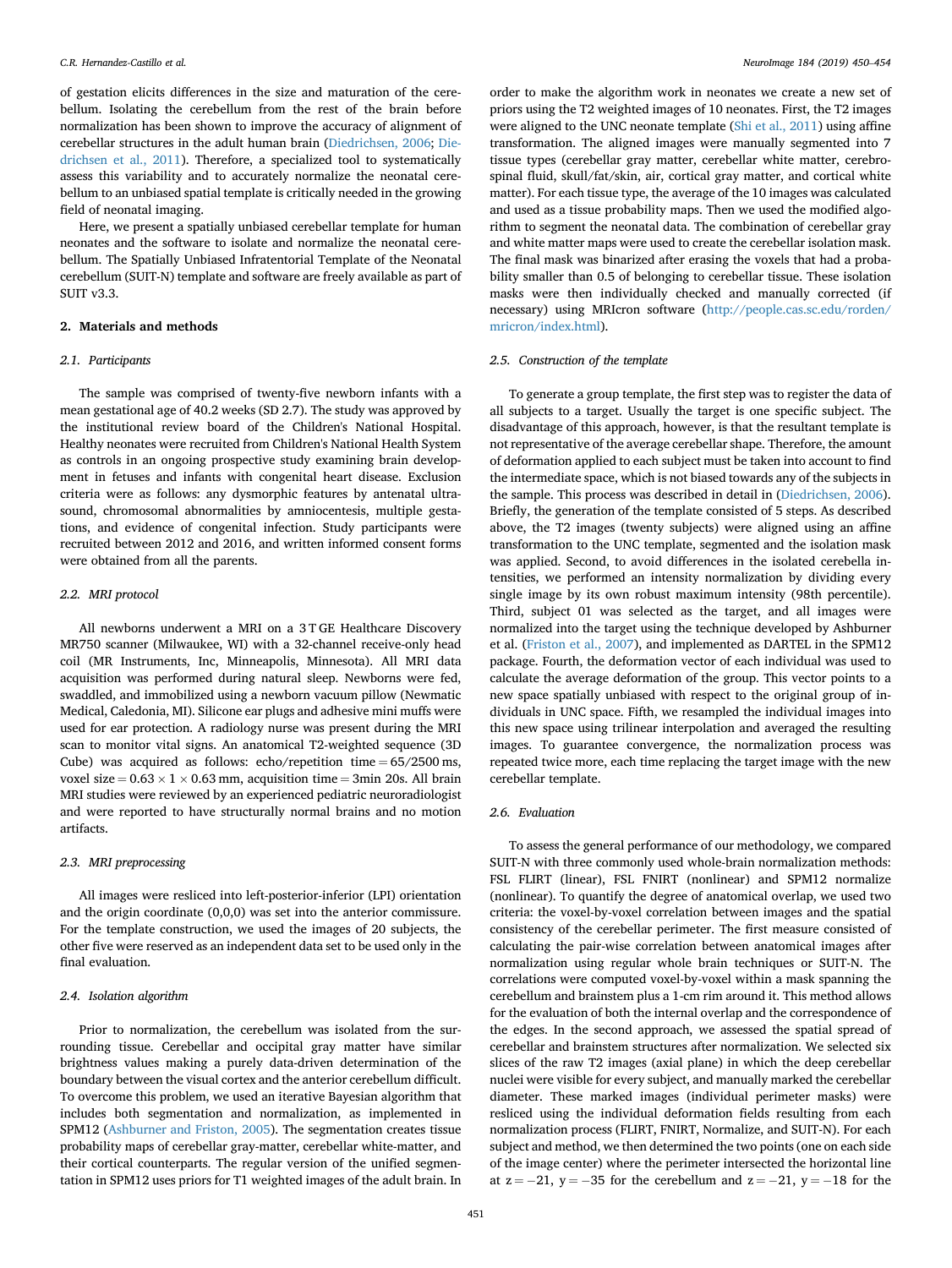

Fig. 1. Cerebellar isolation. (a) Coronal and (b) axial views of an example subject; (c) and (d) show the corresponding cerebellar posterior probabilities before binarization of the cerebellar mask. Lighter shade of blue indicates higher probability. (e) Shows the final mask and (f) a different subject (in sagittal view) in which voxels of the occipital cortex where mislabeled (yellow arrow).



Fig. 2. Coronal, horizontal and sagittal view of the Spatially Unbiased Infra-Tentorial Neonatal (SUIT-N) template. The coordinate system is defined by the UNC neonate template. The template image is based on the unbiased anatomy of 20 individuals (see methods).

brainstem. This plane  $(z = -21)$  corresponds to the place in the standard space for which the cerebellum is widest. As an evaluation criterion for size variability, we then calculated the SD of the individual cerebellar widths. To assess location variability, we determined the SD of the xcoordinate of the left and right intersection point. These measures were then averaged across sides. This metric is sensitive to a spatial misplacement of the perimeter even if the width is consistent. To avoid a possible increase in performance due to using the same data in both creation and evaluation of the template, we used our evaluation criteria in two independent groups: first using the 20 subjects that we used for the creation of the SUIT-N template and second, in a smaller group of 5 neonates (independent test subjects) that were not previously used on any of the procedures described in the methodology.

# 3. Results

# 3.1. Cerebellar isolation

Despite the low contrast, isolation of the cerebellum and brainstem was successful using our methodology. Fig. 1 shows the raw images (Fig. 1a and b) and the segmentation (Fig. 1c and d) of example subjects. While the final isolation mask was generally successful (Fig. 1e), in 24% of the cases there was some mislabeling of voxels, especially in the occipital cortex (Fig. 1f), which needed hand correction. Overall the isolation of the cases there was some mislabeling of voxels, especially in the occipital cortex (Fig. 1f), which needed hand correction. Overall the computer.

# 3.2. Generation of the template

We generated a new Spatially Unbiased Infratentorial Neonatal (SUIT-N) Template following the nonlinear atlas generation algorithm described in the methods (Fig. 2). The spatial unbiasedness with respect to the UNC neonate template guarantees that the average coordinate of a cerebellar structure in the new template is the same as the average coordinate in the UNC template. In comparison to the adult cerebellar template (13), the neonatal template shows less details of the lobular organization. However, the main lateral trunks of the arbor vitae are clearly visible.

# 3.3. Evaluation

The average pair-wise correlation between images can be seen in [Table 1.](#page-3-0) As expected, the linear whole-brain normalization (FSL FLIRT) led to the poorest overlap, with an average correlation of 0.78, while FSL FNIRT yielded a slightly higher correlation of 0.80 and SPM Normalize resulted in a correlation of 0.81. Our methods increased the pair-wise correlations to 0.97, with even the lowest correlation being higher than the highest obtained with the old methods. To ensure that these results do not solely reflect the fact that the template images represented the average geometry of those specific individuals, we validated the results with anatomical data from 5 independent subjects. The resulting anatomical correlations approximated those obtained from the atlas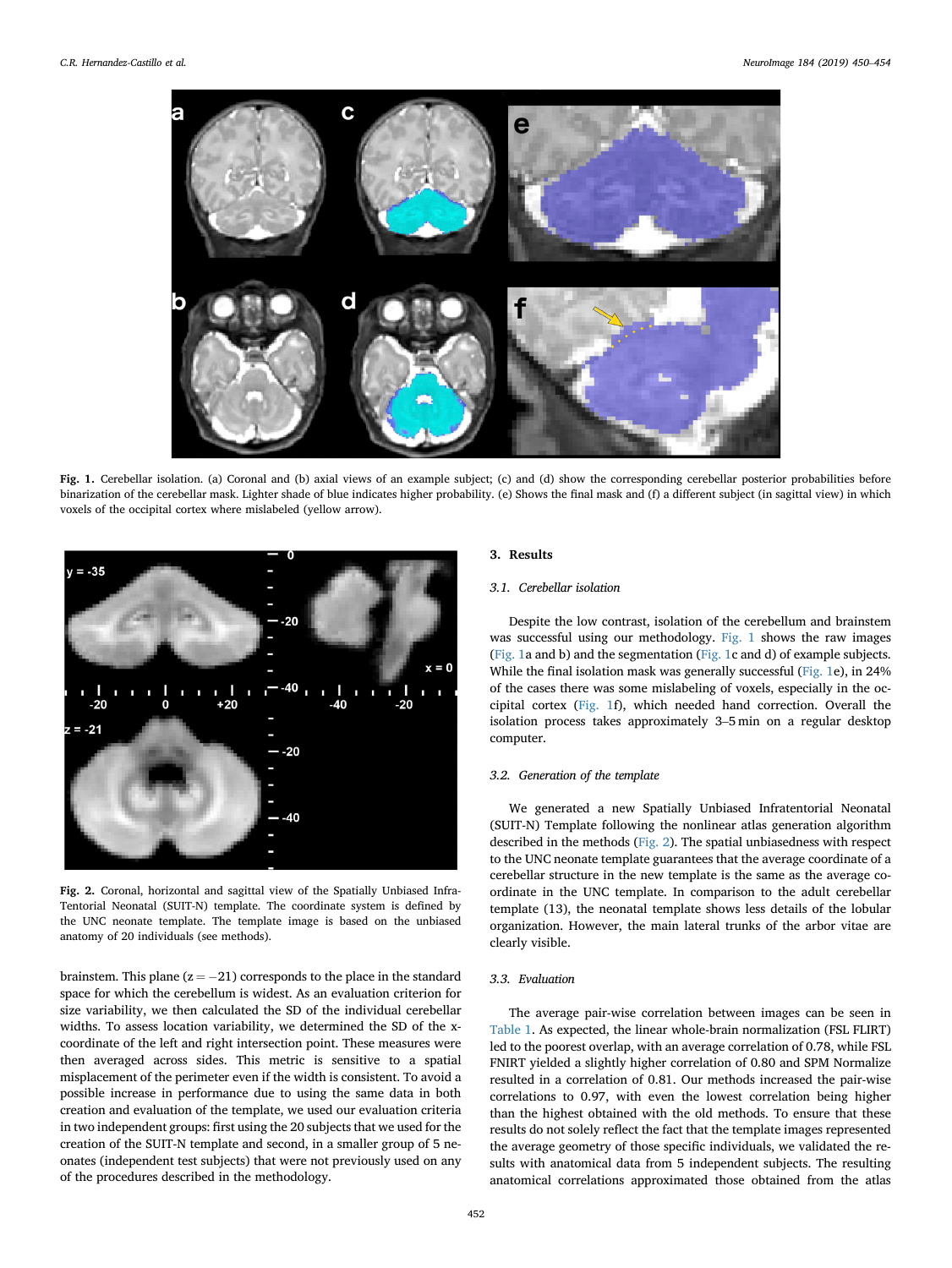### <span id="page-3-0"></span>Table 1

Evaluation of SUIT-N and whole-brain methods for the cerebellum.

| Method           | Cerebellar width (SD in<br>mm) | Perimeter Location (SD in<br>mm) | Voxel-wise<br>correlation | Cerebellar width (SD in<br>mm) | Perimeter location (SD in<br>mm) | Voxel-wise<br>correlation |
|------------------|--------------------------------|----------------------------------|---------------------------|--------------------------------|----------------------------------|---------------------------|
|                  | Atlas subjects                 |                                  |                           | Independent test subjects      |                                  |                           |
| <b>FSL FLIRT</b> | 1.79                           | 1.48                             | 0.78                      | 1.89                           | 1.51                             | 0.77                      |
| <b>FSL FNIRT</b> | 2.21                           | 1.45                             | 0.80                      | 1.98                           | 1.46                             | 0.83                      |
| <b>SPM</b>       | 1.37                           | 1.12                             | 0.81                      | 1.43                           | 1.09                             | 0.83                      |
| Normalize        |                                |                                  |                           |                                |                                  |                           |
| SUIT-N           | 0.57                           | 0.52                             | 0.97                      | 0.57                           | 0.54                             | 0.97                      |

Cerebellar width and perimeter location values indicate the standard deviation [mm] across individuals after normalization. Voxel-wise correlation indicates the Pearson correlation between any pairs of aligned individuals. FSL-FLIRT, FSL-FNIRT, and SPM Normalize use the whole-brain UNC template. Each method was evaluated twice using the Atlas subjects ( $n = 20$ ) and the independent test subjects ( $n = 5$ ). See evaluation in the methods section.

group (Table 1), demonstrating the general applicability of the new method.

To provide a more precise evaluation of the anatomical overlap, we outlined the cerebellar perimeter on the individual cerebella. The cerebellar perimeter was substantially better aligned using SUIT-N than when using the whole-brain template (Fig. 3). The cerebellar width did not show dramatic differences between methods (55.6 mm in average), however, the standard deviation of the cerebellar width showed a reduction when using SUIT-N compared to the other methods. Similarly, the standard deviation of the perimeter location showed a reduction with SUIT-N (Table 1) i.e. the range of the average perimeter location for whole-brain linear was 6 mm, for the whole-brain nonlinear was 4 mm and for SUIT-N was 1.5 mm. Overall, the difference in the cerebellar perimeter was more variable when whole brain methods were implemented. SUIT-N reduced the variability to 68% compared to the linear normalization and 61% compared to the nonlinear normalization. Evaluation of the brainstem yielded similar results, with SUIT-N showing smaller standard deviation values in both metrics ([Table 2](#page-4-0)).

Brainstem width and perimeter location values indicate the standard deviation [mm] across individuals after normalization. Voxel-wise correlation indicates the Pearson correlation between any pairs of aligned individuals. FSL-FLIRT, FSL-FNIRT, and SPM Normalize use the wholebrain UNC template. Each method was evaluated twice using the Atlas subjects ( $n = 20$ ) and the independent test subjects ( $n = 5$ ). See evaluation in the methods section.

# 4. Discussion

We have created the Spatially Unbiased Infra-Tentorial Neonatal (SUIT-N) template based on the anatomy of twenty healthy newborns. We have shown that our methodology outperforms whole-brain

normalization to the UNC template using either linear or nonlinear algorithms. This new tool will be essential for better diagnosis of cerebellar abnormalities during prenatal development.

Our isolation algorithm is a powerful tool that will aid clinicians in better understanding cerebellar development. In the current neonatal literature, clinicians typically perform manual delineation of the cerebellum ([Allin et al., 2001;](#page-4-0) [Limperopoulos et al., 2005](#page-4-0); [Peterson et al.,](#page-4-0) [2000\)](#page-4-0), a time-consuming task. The emergence of higher resolution MRI techniques makes this approach even more demanding. Our isolation algorithm segments and normalizes the cerebellum in under five minutes. In the cases that manual correction is necessary, an additional five minutes would be required to complete the process. Pediatric MRI is a growing field, and institutions and researchers are acquiring more data routinely. A reduction in processing time then becomes critically important in the analysis of such large clinical cohorts.

The second advance that our methodology provides is the normalization method. Using a whole-brain normalization induces inaccuracies into the normalization of cerebellar data. Here, we show that normalization using affine whole-brain normalization can lead to a variation of 6 mm in identifying a specific cerebellar location and 4 mm using a nonlinear approach. Considering this large spatial variation, it is easy to understand why many pediatric researchers have chosen to report total cerebellar volume rather than computing voxel-by-voxel volumetry ([ten](#page-4-0) [Donkelaar et al., 2003](#page-4-0)). SUIT-N provides a systematic way to accurately normalize the cerebellum, providing a means by which to identify volume difference at specific cerebellar locations, compare cerebellar lesions, and perform group analysis of functional activations in a standard space.

Currently, there is no gold-standard for an atlas template for neonates. As a reference coordinate system for SUIT-N, we used the UNC neonate template ([Shi et al., 2011](#page-4-0)), which is widely adopted in the field.



Fig. 3. Spatial distribution of the normalized cerebella. Overlap of the cerebellar diameter using whole brain linear (FSL FLIRT), nonlinear (FSL FNIRT and SPM NORMALIZE) and SUIT-N normalization. Top row shows the cerebellar perimeters of all individuals over the UNC neonate template using transparent overlapping, the lower row shows the same diameters using solid color lines.